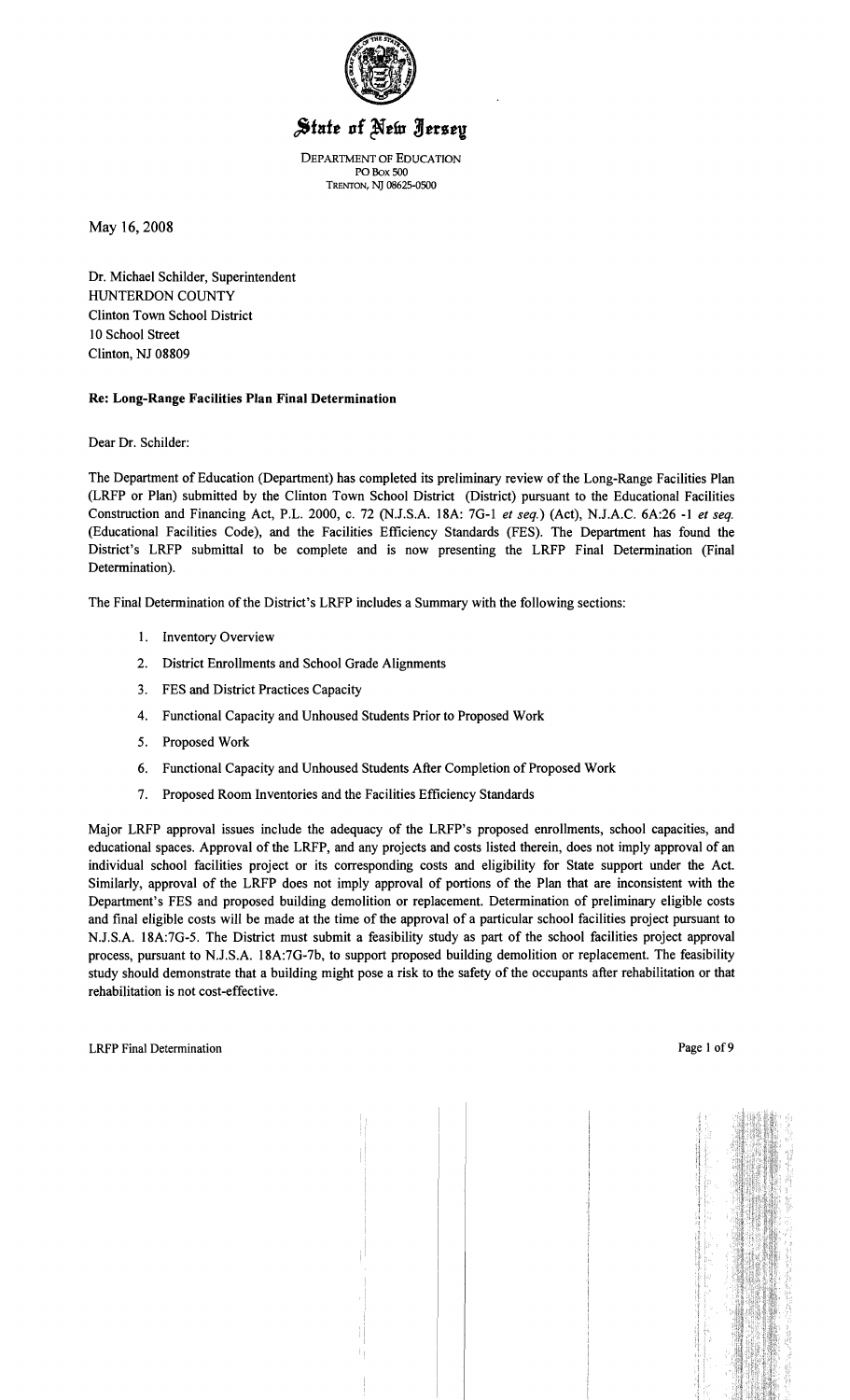Following the approval of the LRFP, the District may submit an amendment to the approved LRFP for Department review. Unless and until an amendment to the LRFP is submitted to and approved by the Commissioner of the Department pursuant to N.J.S.A. 18A:7G-4(c), the approved LRFP shall remain in effect. The District may proceed with the implementation of school facilities projects that are consistent with the approved LRFP whether or not the school facilities project contains square footage that may be ineligible for State support.

We trust that this document will adequately explain the Final Determination and allow the District to move forward with the initiation of projects within its LRFP. Please contact H. Lyle Jones, Regional Director at the Office of School Facilities at (609) 943-5452 with any questions or concerns that you may have.

Sincerely,

Juille EDay

Lucille E. Davy Commissioner

Enclosure

c: Willa Spicer, Deputy Commissioner John Hart, Chief of Staff Rochelle Hendricks, Assistant Commissioner, Division of District and School Improvement William King, Assistant Commissioner, Division of Field Services Kathryn Forsyth, Director of Public Information Gerald Vernotica, Hunterdon County, Executive County Superintendent Bernard E. Piaia, Director, School Facilities, Office of the Chief of Staff H. Lyle Jones, Regional Director, School Facilities, Office of the Chief of Staff Maryann Mesics, County Manager, School Facilities, Office of the Chief of Staff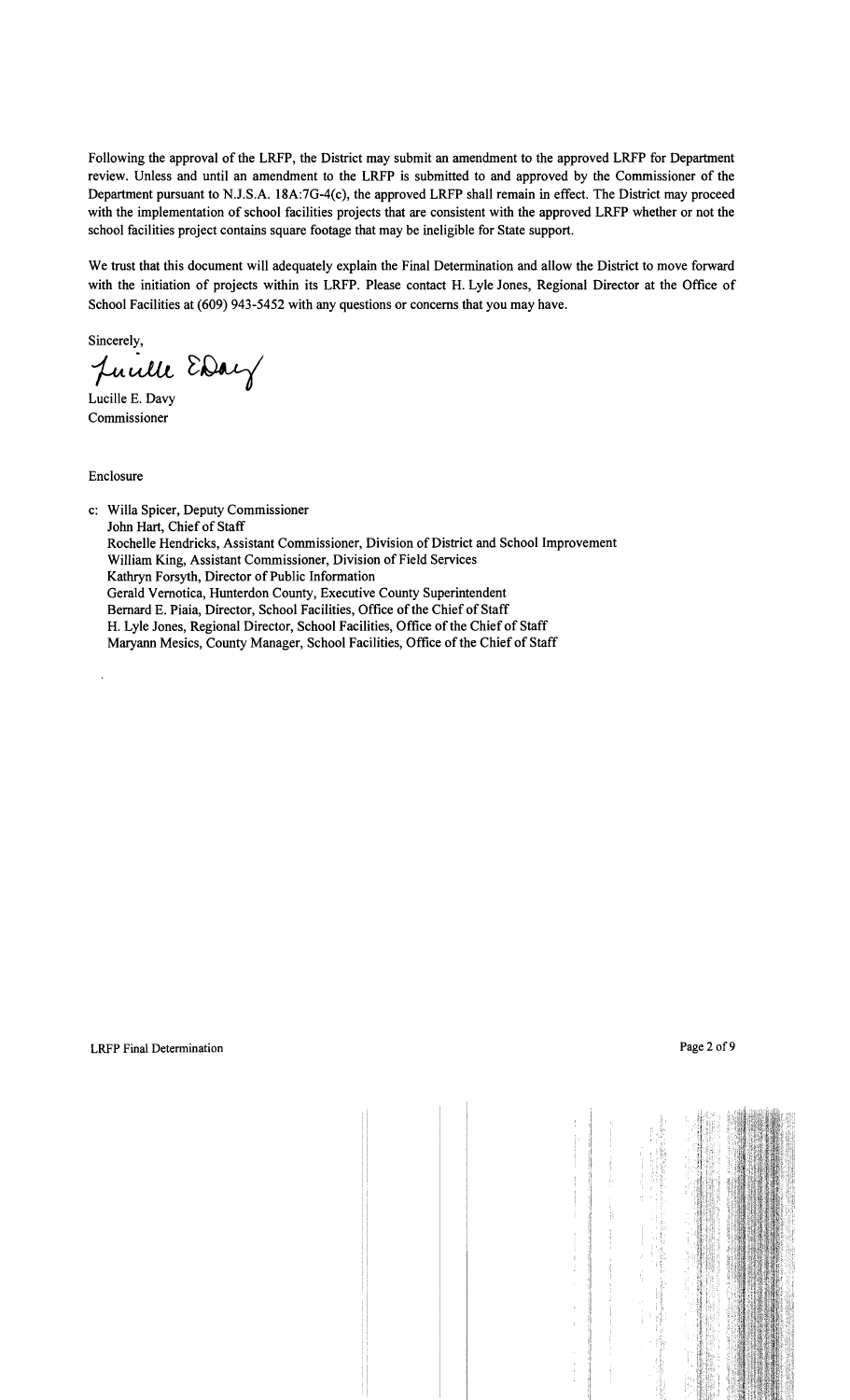# LONG-RANGE FACILITIES PLAN

# **Final Determination Summary**

Clinton Town School District

The Department of Education (Department) has completed its review of the Long-Range Facilities Plan (LRFP or Plan) submitted by the Clinton Town School District (District) pursuant to the Educational Facilities Construction and Financing Act, P.L. 2000, c.72 (NJ.S.A. 18A:7G-l *et seq.)* (Act), N.J.A.C. 6A:26-1 et seq. (Educational Facilities Code), and the Facilities Efficiency Standards (FES).

This is the Department's Final Determination Summary (Summary) of the LRFP. The Summary is based on the standards set forth in the Act, the Educational Facilities Code, the FES, District entered data in the LRFP and Project Application and Tracking System (LRFP website), and District supplied supporting documentation. The Summary consists of seven sections. The referenced reports in *italic* text are standard LRFP reports available on the Department's LRFP website.

#### 1. Inventory Overview

The District provides services for students in grades K-8. The predominant existing school grade configuration is K-5 and 6-8. The predominant proposed school grade configuration is K-5 and 6-8. The District is classified as an "Under 55" district for funding purposes.

The District identified existing and proposed schools, sites, buildings, playgrounds, playfields, and parking lots in its LRFP. The total number of existing and proposed district-owned or leased schools, sites, and buildings are listed in Table 1. A detailed description of each asset can be found in the LRFP website report titled *"Site Asset Inventory Report. "* 

|                                                      | <b>Existing</b> | <b>Proposed</b> |  |
|------------------------------------------------------|-----------------|-----------------|--|
| Sites:                                               |                 |                 |  |
| <b>Total Number of Sites</b>                         |                 |                 |  |
| Number of Sites with no Buildings                    |                 |                 |  |
| Number of Sites with no Instructional Buildings      |                 |                 |  |
| <b>Schools and Buildings:</b>                        |                 |                 |  |
| <b>Total Number of Schools</b>                       |                 |                 |  |
| <b>Total Number of Instructional Buildings</b>       |                 |                 |  |
| Total Number of Administrative and Utility Buildings |                 |                 |  |
| <b>Total Number of Athletic Facilities</b>           |                 |                 |  |
| <b>Total Number of Parking Facilities</b>            |                 |                 |  |
| <b>Total Number of Temporary Facilities</b>          |                 |                 |  |

## Table 1: Inventory Summary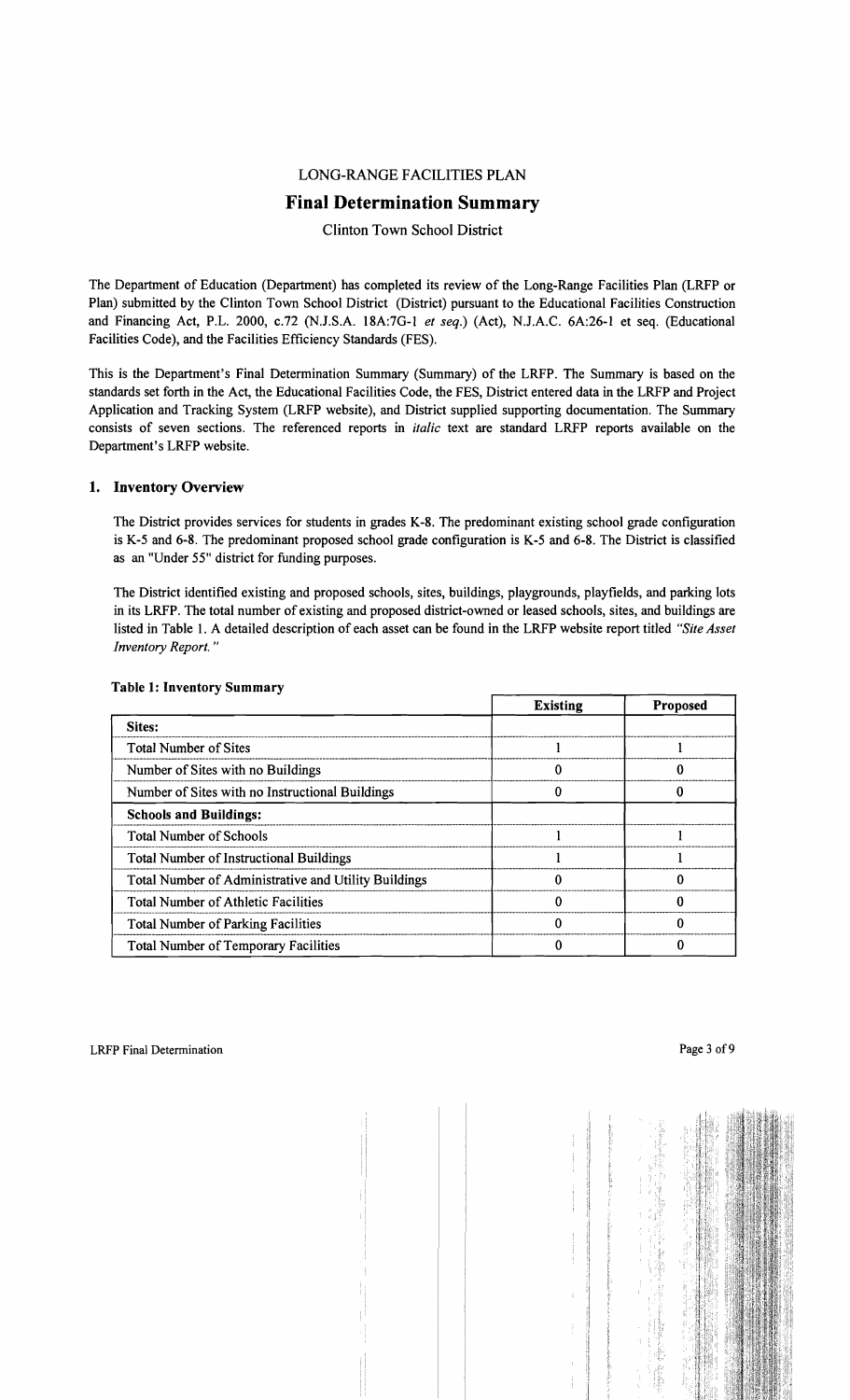As directed by the Department, incomplete school facilities projects that have project approval from the Department are represented as "existing" in the Plan. District schools with incomplete approved projects that include new construction or the reconfiguration of existing program space are as follows: n/a.

Major conclusions are as follows:

- The District is proposing to maintain the existing number of District-owned or leased sites.
- The District is proposing to maintain the existing number of District-owned or operated schools.
- The District is proposing to maintain the existing number of District-owned or leased instructional buildings. The District is proposing to maintain the existing number of District-owned or leased noninstructional buildings.

FINDINGS The Department has determined that the proposed inventory is adequate for review of the District's LRFP. However, the LRFP determination does not imply approval of an individual school facilities project listed within the LRFP. The District must submit indiviqual project applications for project approval. If building demolition or replacement is proposed, the District must submit a feasibility study, pursuant to N.J.S.A. 18A:7G-7b, as part of the application for the specific school facilities project.

## 2. District Enrollments and School Grade Alignments

The District determined the number of students, or "proposed enrollments," to be accommodated in the LRFP on a district-wide basis and in each school. The District's existing and proposed enrollments and the cohortsurvival projection provided by the Department on the LRFP website are listed in Table 2. Detailed information can be found in the LRFP website report titled *"Enrollment Projection Detail.* " Existing and proposed school enrollments and grade alignments can be found in the report titled *"Enrollment and School Grade Alignment. "* 

|                             | <b>Actual Enrollments</b><br>2006 | <b>District Proposed</b><br><b>Enrollments</b> | <b>Department's LRFP</b><br><b>Website Projection</b> |
|-----------------------------|-----------------------------------|------------------------------------------------|-------------------------------------------------------|
| Grades K-12:                |                                   |                                                |                                                       |
| Grades K-5, including SCSE  | 350                               | 345                                            | 344                                                   |
| Grades 6-8, including SCSE  | 181                               | 206                                            | 207                                                   |
| Grades 9-12, including SCSE |                                   |                                                | 0                                                     |
| <b>District Totals</b>      | 531                               | 551                                            | 551                                                   |
| <b>Pre-Kindergarten:</b>    |                                   |                                                |                                                       |
| Pre-Kindergarten, Age 3     |                                   |                                                | 0                                                     |
| Pre-Kindergarten, Age 4     |                                   | ∩<br>0                                         |                                                       |
| Pre-Kindergarten, SCSE      |                                   |                                                |                                                       |

#### Table 2: Enrollment Comparison

"SCSE" = Self-Contained Special Education

Major conclusions are as follows:

• The District elected to use the Department's LRFP website projection. Supporting documentation was submitted to the Department as required to justify the proposed enrollments.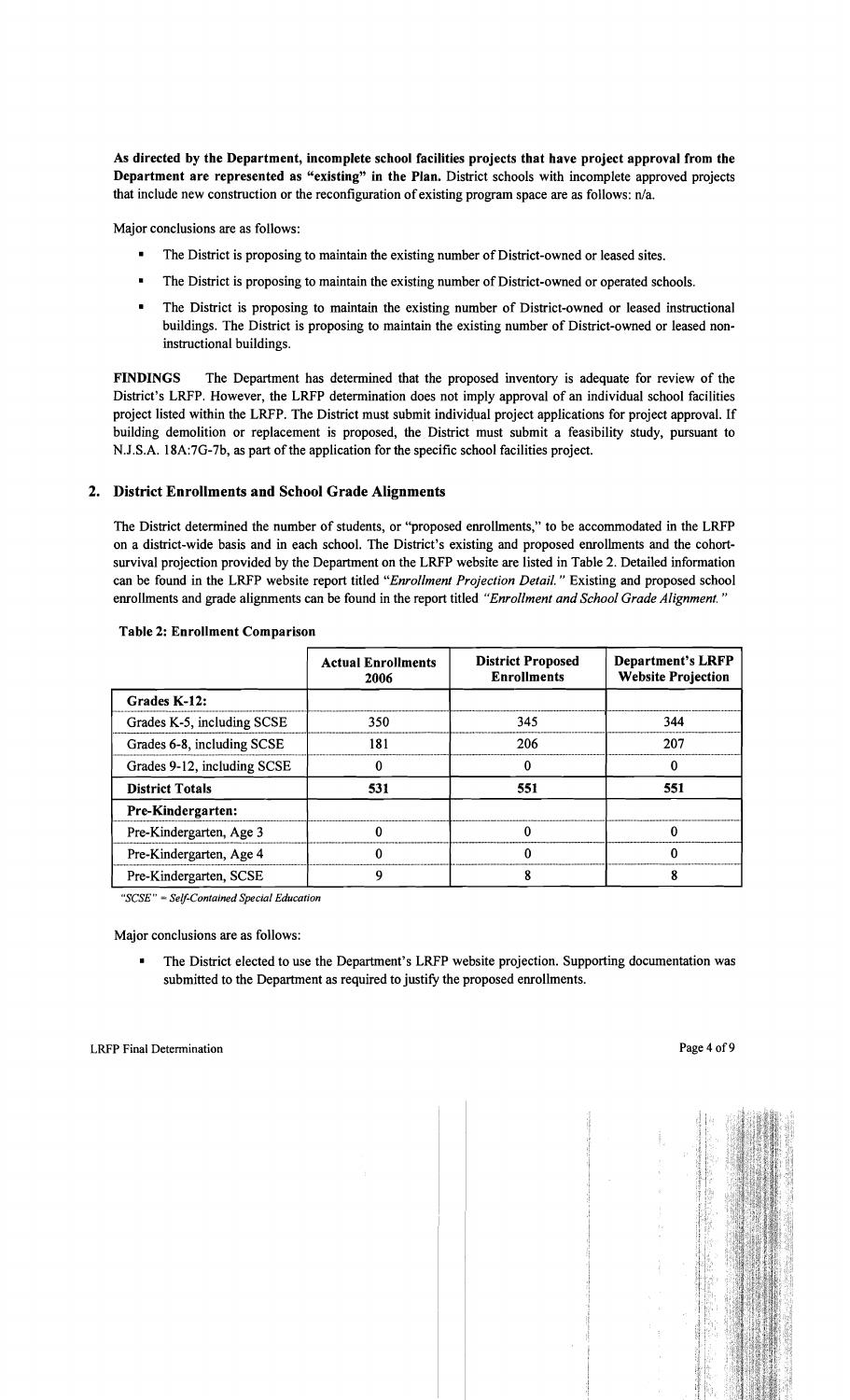- The District is planning for increasing enrollments.
- The District is not an ECPA (Early Childhood Program Aid) District.

FINDINGS The Department has determined that the District's proposed enrollments are supportable for review of the District's LRFP. The Department will require a current enrollment projection at the time an application for a school facilities project is submitted incorporating the District's most recent Fall Enrollment Report in order to verify that the LRFP's planned capacity is appropriate for the updated enrollments.

# 3. FES and District Practices Capacity

The proposed room inventories for each school were analyzed to determine whether the LRFP provides adequate capacity for the proposed enrollments. Two capacity calculation methods, called *"FES Capacity"* and *"District Practices Capacity,* " were used to assess existing and proposed school capacity in accordance with the FES and District program delivery practices. A third' capacity calculation, called *"Functional Capacity,"*  determines Unhoused Students and potential State support for school facilities projects. Functional Capacity is analyzed in Section 5 of this Summary.

- *FES Capacity* only assigns capacity to pre-kindergarten *(if district-owned or operated),* kindergarten, general, and self-contained special education classrooms. No other room types are considered to be capacity-generating. Class size is based on the FES and is prorated for classrooms that are sized smaller than FES classrooms. FES Capacity is most accurate for elementary schools, or schools with non-departmentalized programs, in which instruction is "homeroom" based. This capacity calculation may also be accurate for middle schools depending upon the program structure. However, this method usually significantly understates available high school capacity since specialized spaces that are typically provided in lieu of general classrooms are not included in the capacity calculations.
- *District Practices Capacity* allows the District to include specialized room types in the capacity calculations and adjust class size to reflect actual practices. This calculation is used to review capacity and enrollment coordination in middle and high schools.

A capacity utilization factor in accordance with the FES is included in both capacity calculations. A 90% capacity utilization rate is applied to classrooms serving grades K-8. An 85% capacity utilization rate is applied to classrooms serving grades 9-12. No capacity utilization factor is applied to preschool classrooms.

Table 3 provides a summary of existing and proposed district-wide capacities. Detailed information can be found in the LRFP website report titled *"FES and District Practices Capacity. "* 

| Table 3: FES and District Practices Capacity Summary |                           |                                          |  |  |
|------------------------------------------------------|---------------------------|------------------------------------------|--|--|
|                                                      | <b>Total FES Capacity</b> | <b>Total District Practices Capacity</b> |  |  |
| (A) Proposed Enrollments                             | 559.00                    | 559.00                                   |  |  |
| (B) Existing Capacity                                | 552.23                    | 605.70                                   |  |  |
| *Existing Capacity Status (B)-(A)                    | $-6.77$                   | 46.70                                    |  |  |
| (C) Proposed Capacity                                | 552.23                    | 605.70                                   |  |  |
| <i>*Proposed Capacity Status (C)-(A)</i>             | $-6.77$                   | 46.70                                    |  |  |

#### Table 3: FES and District Practices Capacity Summary

\* *Positive numbers signify surplus capacity; negative numbers signify inadequate capacity. Negative values for District Practices capacity are acceptable* if*proposed enrollments do not exceed* J*00% capacity utilization.*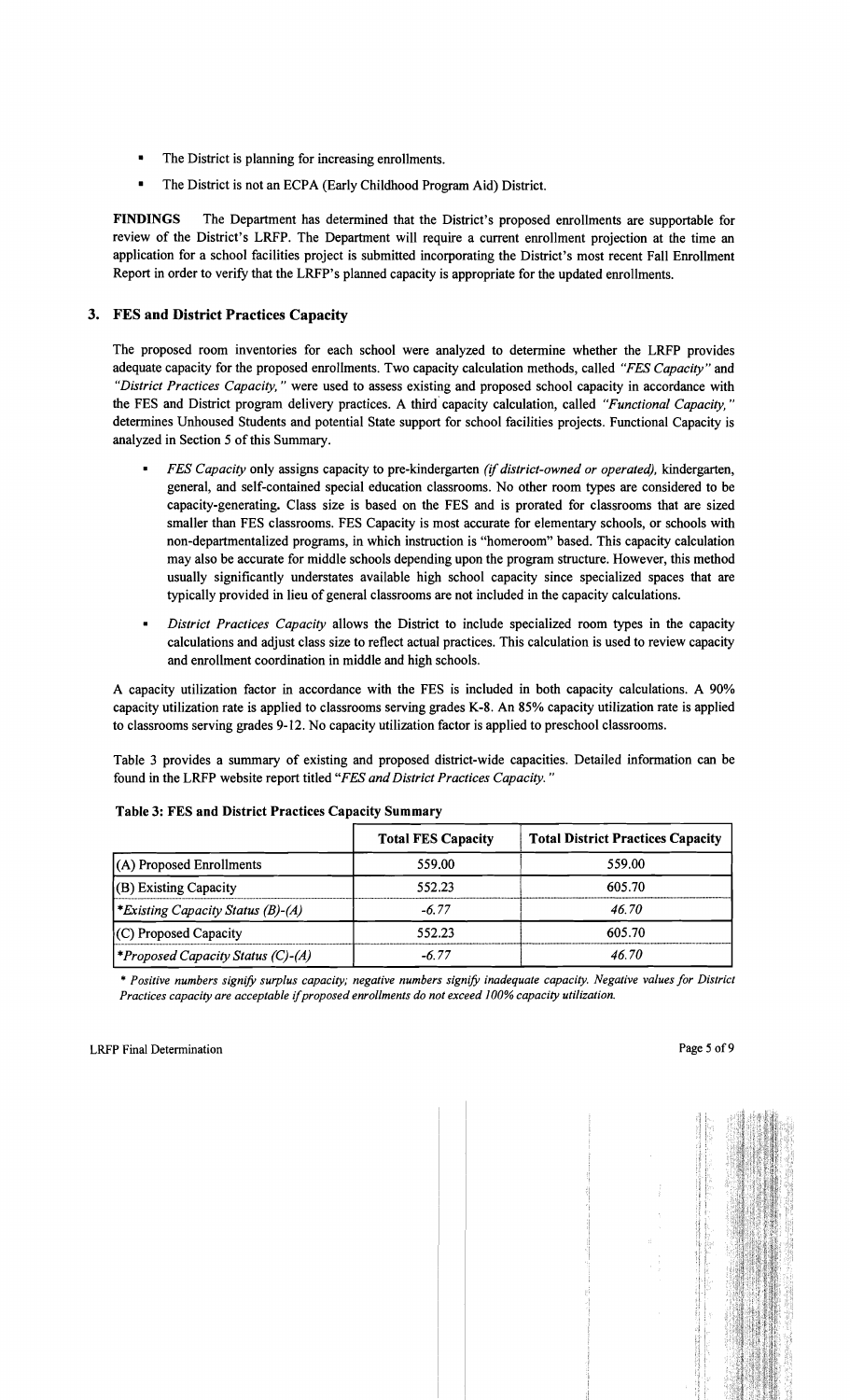Major conclusions are as follows:

- The District has appropriately coordinated proposed school capacities and enrollments in the LRFP.
- Adequate justification has been provided by the District if capacity for a school deviates from the proposed enrollments by more than 5%.

FINDINGS The Department has determined that the proposed District capacity, in accordance with the proposed enrollments, is adequate for review of the District's LRFP. The Department will require a current enrollment projection at the time an application for a school facilities project is submitted, incorporating the District's most recent Fall Enrollment Report, in order to verify that the LRFP's planned capacity meets the District's updated enrollments.

# 4. Functional Capacity and Unhoused Students Prior to Proposed Work

*Functional Capacity* was calculated and compared to the proposed enrollments to provide a preliminary estimate of Unhoused Students and new construction funding eligibility. Functional Capacity is the adjusted gross square footage of a school building *(total gross square feet minus excluded space)* divided by the minimum area allowance per Full-time Equivalent student for the grade level contained therein. Unhoused Students is the number of students projected to be enrolled in the District that exceeds the Functional Capacity of the District's schools pursuant to NJ.A.C. 6A:26-2.2(c).

*"Excluded Square Feet"* in the LRFP Functional Capacity calculation includes (1) square footage exceeding the FES for any pre-kindergarten, kindergarten, general education, or self-contained special education classroom; (2) grossing factor square footage *(corridors, stairs, mechanical rooms, etc.)* that exceeds the FES allowance, and (3) square feet proposed to be demolished or discontinued from use. Excluded square feet may be revised during the review process for individual school facilities projects.

Table 4 provides a preliminary assessment of Functional Capacity, Unhoused Students, and Estimated Maximum Approved Area for the various grade groups in accordance with the FES. Detailed information concerning the calculation and preliminary excluded square feet can be found in the LRFP website reports titled *"Functional Capacity and Unhoused Students"* and *"Functional Capacity Excluded Square Feet. "* 

|                                                                  |            | B          |                 |                |                          |
|------------------------------------------------------------------|------------|------------|-----------------|----------------|--------------------------|
|                                                                  |            | Estimated  |                 | D              | $E = C x D$              |
|                                                                  | A          | Existing   | $C = A-B$       | Area           | <b>Estimated Maximum</b> |
|                                                                  | Proposed   | Functional | Unhoused        | Allowance      | Approved Area for        |
|                                                                  | Enrollment | Capacity   | <b>Students</b> | (gsf/students) | <b>Unhoused Students</b> |
| Elementary $(K-5)^*$                                             | 345        | 361        | 0               | 125.00         | 0.00                     |
| Middle $(6-8)$                                                   | 206        | 216        | 0               | 134.00         | 0.00                     |
| High $(9-12)$                                                    | 0          |            | 0               | 151.00         | 0.00                     |
| <b>District Totals</b>                                           | 551        | 577        |                 |                |                          |
| *Pre-kindergarten students are not included in the calculations. |            |            |                 |                |                          |

#### Table 4: Functional Capacity and Unhoused Students Prior to Proposed Work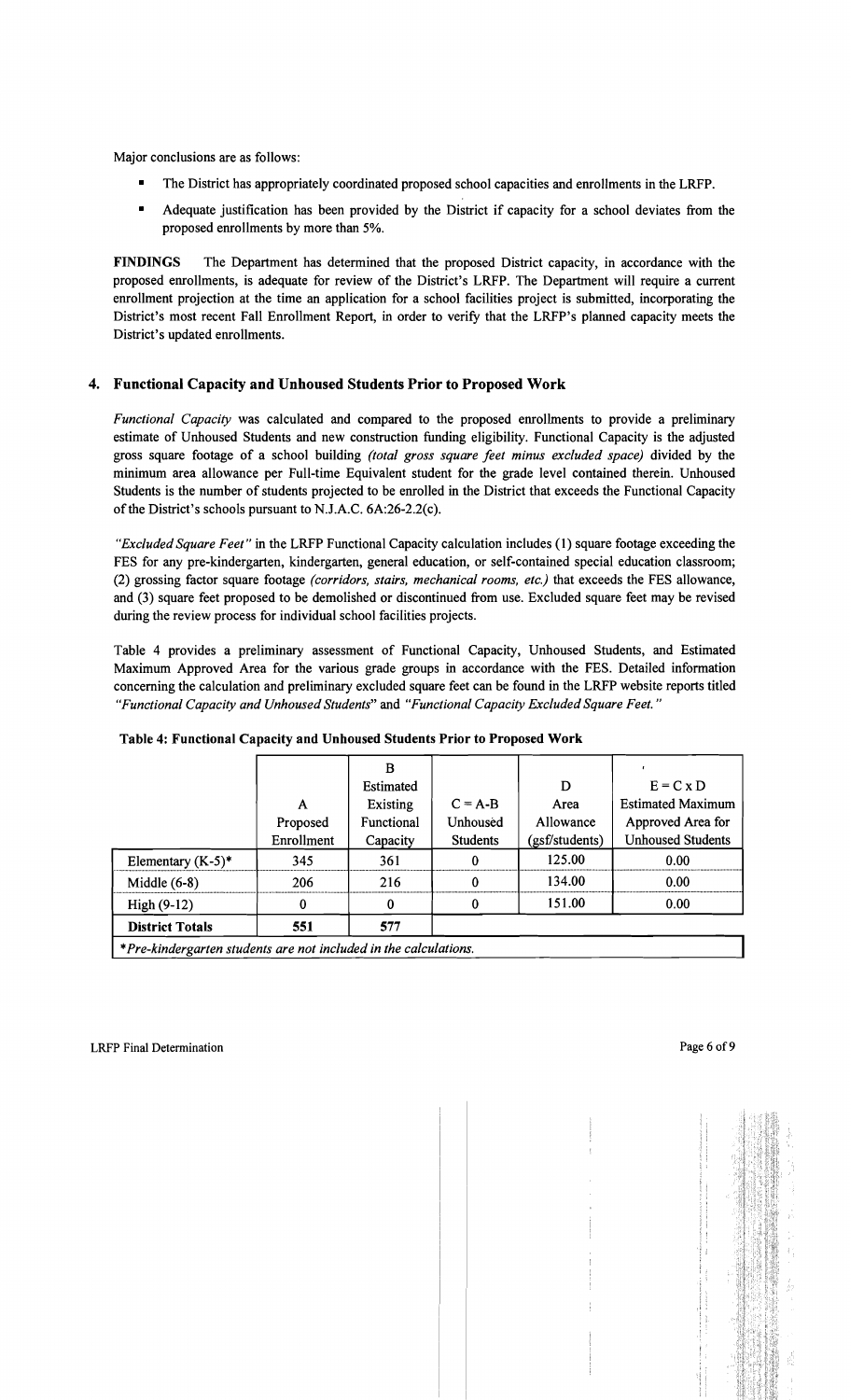Major conclusions are as follows:

- The calculations for "Estimated Existing Functional Capacity" do not include school facilities projects that have been approved by the Department but were not under construction or complete at the time of Plan submission.
- The District, based on the preliminary LRFP assessment, does not have Unhoused Students for the following FES grade groups: Grades K-5.
- The District, based on the preliminary LRFP assessment, has Unhoused Students for the following FES grade groups: Grades PK, 6-8.
- The District is not an ECPA District. Therefore, general education pre-kindergarten students are not included in the calculations.
- The District is not proposing to demolish or discontinue the use of existing District-owned instructional space. The Functional Capacity calculation excludes square feet proposed to be demolished or discontinued for the following FES grade groups: *nJa.*

FINDINGS Functional Capacity and Unhoused Students calculated in the LRFP are preliminary estimates. Justification for square footage in excess of the FES and the determination of additional excluded square feet, Preliminary Eligible Costs (PEC), and Final Eligible Costs (FEC) will be included in the review process for specific school facilities projects. A feasibility study undertaken by the District is required if building demolition or replacement is proposed per NJ.A.C. 6A:26-2.3(b)(10).

#### 5. Proposed Work

The District was instructed to review the condition of its facilities and sites and to propose corrective *"system"*  and *"inventory"* actions in its LRFP. *"System"* actions upgrade existing conditions without changing spatial configuration or size. Examples of system actions include new windows, finishes, and mechanical systems. *"Inventory"* actions address space problems by removing, adding, or altering sites, schools, buildings and rooms. Examples of inventory actions include building additions, the reconfiguration of existing walls, or changing room use.

Table 5 summarizes the type of work proposed in the District's LRFP for instructional buildings. Detailed information can be found in the LRFP website reports titled *"Site Asset Inventory," "LRFP Systems Actions Summary,* " *and "LRFP Inventory Actions Summary. "* 

| <b>Type of Work</b>                                            | <b>Work Included in LRFP</b> |  |  |
|----------------------------------------------------------------|------------------------------|--|--|
| <b>System Upgrades</b>                                         | Yes                          |  |  |
| <b>Inventory Changes</b>                                       |                              |  |  |
| Room Reassignment or Reconfiguration                           | N٥                           |  |  |
| <b>Building Addition</b>                                       | Ν٥                           |  |  |
| New Building                                                   | N٥                           |  |  |
| Partial or Whole Building Demolition or Discontinuation of Use | Ν٥                           |  |  |
| New Site                                                       | N٥                           |  |  |

Table 5: Proposed Work for Instructional Buildings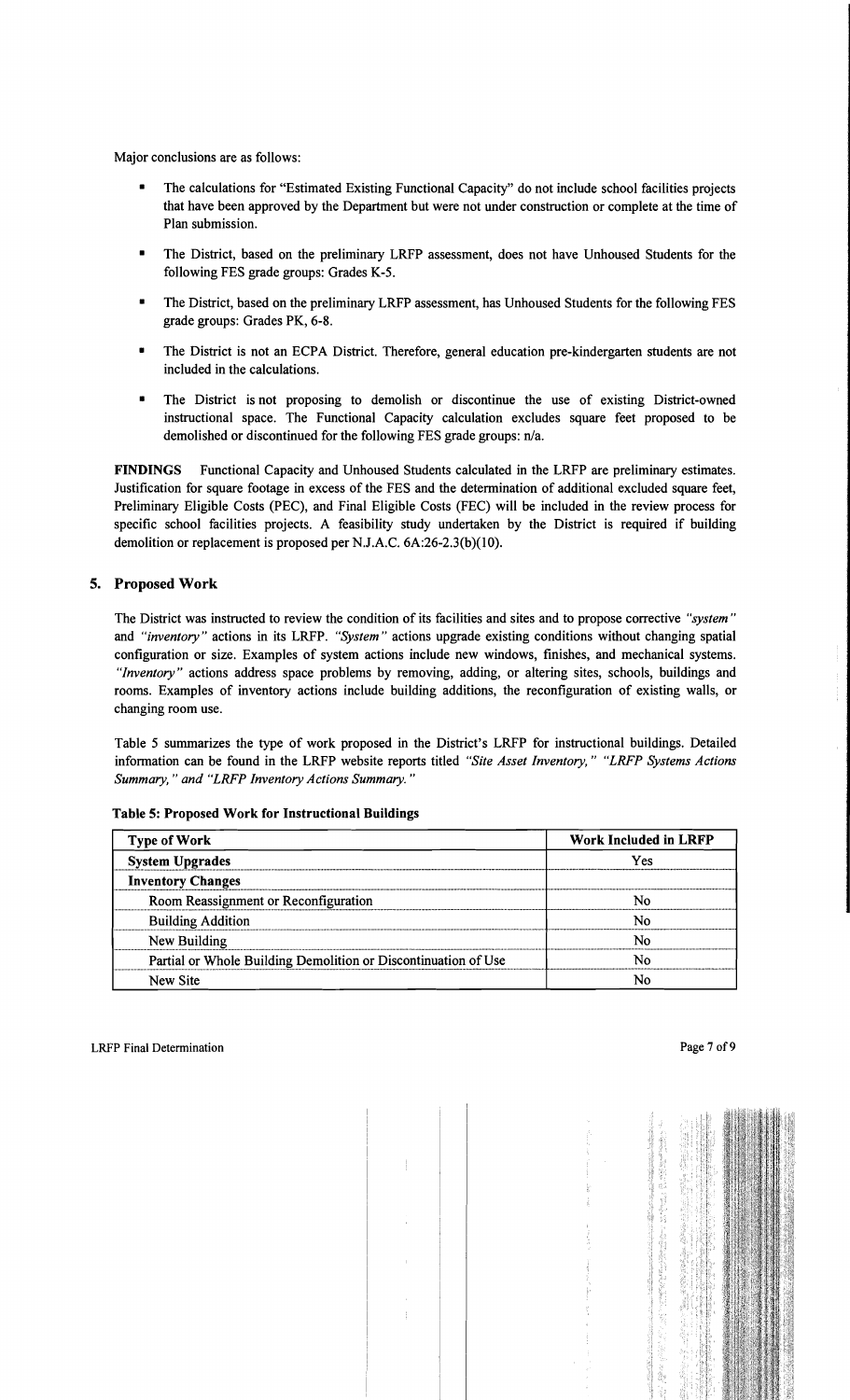Major conclusions are as follows:

- The District has proposed system upgrades in one or more instructional buildings.
- The District has not proposed inventory changes, including new construction, in one or more instructional buildings.
- The District has not proposed new construction in lieu of rehabilitation in one or more instructional buildings.

Please note that costs represented in the LRFP are for capital planning purposes only. Estimated costs are not intended to represent preliminary eligible costs or fmal eligible costs of approved school facilities projects.

The Act (NJ .S.A. 18A:7G-7b) provides that all school facilities shall be deemed suitable for rehabilitation unless a pre-construction evaluation undertaken by the District demonstrates to the satisfaction of the Commissioner that the structure might pose a risk to the safety of the occupants even after rehabilitation or that rehabilitation is not cost-effective. Pursuant to N.J.A.C.  $6A:26-2.3(b)(10)$ , the Commissioner may identify school facilities for which new construction is proposed in lieu of rehabilitation for which it appears from the information presented that new construction is justified, provided, however, that for such school facilities so identified, the District must submit a feasibility study as part of the application for the specific school facilities project. The cost of each proposed building replacement is compared to the cost of additions or rehabilitation required to eliminate health and safety deficiencies and to achieve the District's programmatic model.

Facilities used for non-instructional or non-educational purposes are ineligible for State support under the Act. However, projects for such facilities shall be reviewed by the Department to determine whether they are consistent with the District's LRFP and whether the facility, if it is to house students (full or part time) conforms to educational adequacy requirements. These projects shall conform to all applicable statutes and regulations.

FINDINGS The Department has determined that the proposed work is adequate for review of the District's LRFP. However, Department approval of proposed work in the LRFP does not imply that the District may proceed with a school facilities project. The District must submit individual project applications with cost estimates for Department project approval. Both school facilities project approval and other capital project review require consistency with the District's approved LRFP.

# 6. Functional Capacity and Unhoused Students After Completion of Proposed Work

The *Functional Capacity* of the District's schools *after* completion of the scope of work proposed in the LRFP was calculated to highlight any remaining Unhoused Students.

Table 6 provides a preliminary assessment of Unhoused Students and Estimated Remaining Maximum Area after completion of new construction proposed in the LRFP, if applicable. Detailed information concerning the calculation can be found in the website report titled *"Functional Capacity and Unhoused Students."*